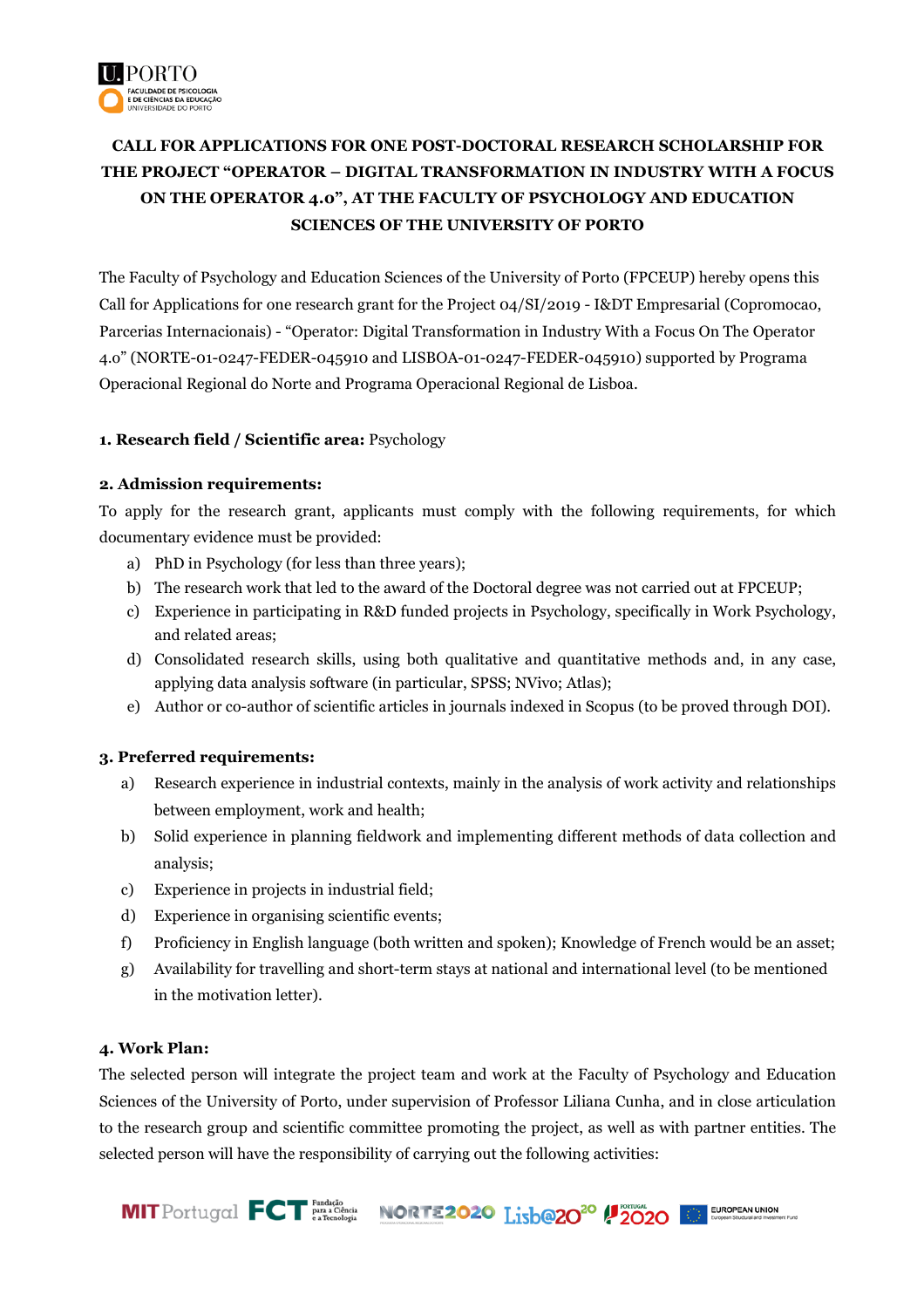

- a) Bibliographic and documental research;
- b) Collecting data in work contexts, processing and analysing qualitative and quantitative data, using specific analysis support software (e.g., NVivo; SPSS);
- c) Participating in the writing of reports, scientific papers and other materials for scientific dissemination;
- d) Participating in national and international conferences;
- e) Liaising and communication with Portuguese and foreign institutions and researchers;
- f) Supporting the organisation of meetings and scientific events;
- g) Other activities related to the development of the project.

## **5. Applicable Legislation and Regulations**:

The present call is governed by the FCT Regulations for Research Fellowships approved by the Regulation n<sup>o</sup> n.º 950/2019 and by the Research Fellowship Holder Statute (approved by Law no. 40/2004, of 18th of August, in its current version).

#### **6. Workplace**:

The workplace shall be at Faculdade de Psicologia e de Ciências da Educação da Universidade do Porto (FPCEUP), Rua Alfredo Allen, 4200-135 Porto, as well as at the sites of the two participating companies in the Project (at Paredes and Palmela).

#### **7. Duration**:

The scholarship will last for 12 months, on an exclusive basis, possibly renewable, depending on the project's budget allocation.

#### **8. Monthly maintenance allowance amount**:

The monthly maintenance allowance is 1.646€, according to FCT. Payment will be made by FPCEUP by bank transference. In addition, the grant holder will be covered by personal accident insurance.

#### **9. Evaluation methods**:

Curricular evaluation (70%) that can be complemented by interview (30%), in case the Jury consider it needed for the three best ranked candidates in the curricular evaluation. If no interview is held, the final classification will be equal to the classification obtained in the curricular evaluation.

Curricular evaluation:

- a) Participation in funded R&D projects 15%;
- b) Research work experience in industrial/organizational contexts 25%;
- c) Solid experience of research work in the field of work-health relations 15%;
- d) Scientific publication, namely in the fields of Work Psychology, Sociology, Occupational Health 25%;
- e) Experience of working in research networks, in national and international context 10%;
- f) Proficiency in English language (spoken and written) 10%.

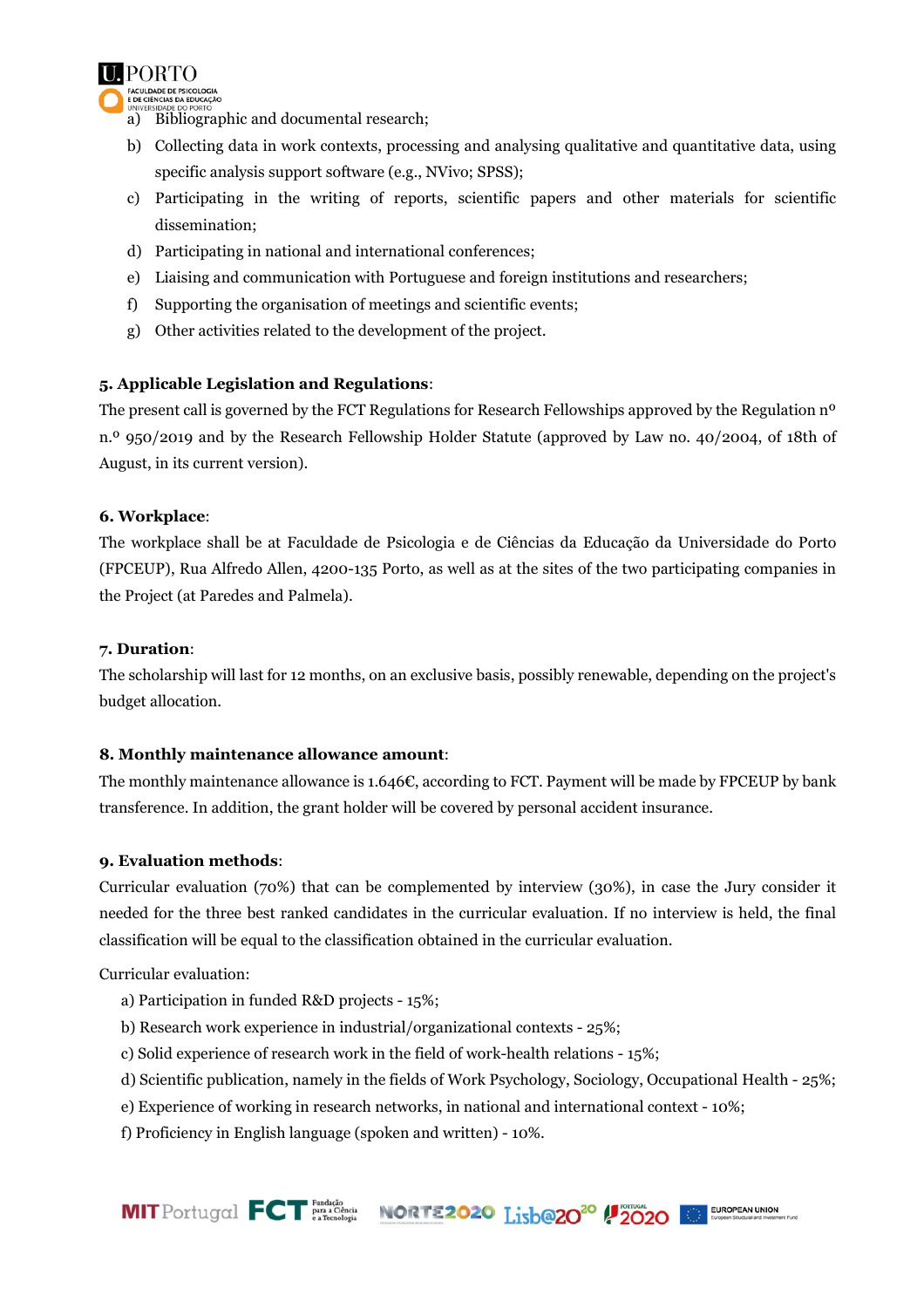

In the event that the selected scholarship holder withdraws, the final ranking list of candidates in this competition may be used to replace them, until October 2022. If none of the candidates demonstrates that they have the profile indicated to carry out the work plan, the jury reserves the right not to award the scholarship to the competition.

## **10. Selection panel:**

*Chair:* Professor Liliana Maria da Silva Cunha, Faculdade de Psicologia e de Ciências da Educação da Universidade do Porto; Centro de Psicologia da Universidade do Porto;

#### *Jury Members:*

Professor Marta Zulmira Carvalho dos Santos, Faculdade de Psicologia e de Ciências da Educação da Universidade do Porto; Centro de Psicologia da Universidade do Porto;

Professor Filipa Elvira Mucha Vieira, Faculdade de Psicologia e de Ciências da Educação da Universidade do Porto; Centro de Psicologia da Universidade do Porto;

## *Alternate Member:*

Professor Samuel Lincoln Bezerra Lins, Faculdade de Psicologia e de Ciências da Educação da Universidade do Porto; Centro de Psicologia da Universidade do Porto.

## **11. Disclosure of the results**:

Evaluation results will be communicated by email to the address provided by the candidates in the application form.

In compliance with the provisions of the Article 121 of the Code of Administrative Procedure ("Código do Procedimento Administrativo"), after being notified, candidates have 10 working days to submit a formal rebuttal.

The final decision must be taken within a maximum period of 60 working days after the conclusion of the preliminary hearing of interested parties or of the public consultation. Against the final decision, a complaint may be filed, within 15 working days, or, alternatively, an appeal may be filed within 30 working days, both counting from the respective notification. Candidates who choose to submit a complaint, must address their statement to the member of the Board of Directors of the FCT with delegated competence. Candidates who choose to present an appeal must address the same to the FCT Board of Directors.

#### **12. Submission of applications**:

The Call for Applications is open until November 2, 2021.

Applications and all the supporting documents described in this Call must be submitted by email to [candidaturasrh@sp.up.pt,](mailto:candidaturasrh@sp.up.pt) with cc to lcunha@fpce.up.pt. In the subject of the message, please include the reference of the post "FPCEUP | 1 BIPD | Operator".

The following documents are mandatory, under penalty of exclusion from the Call:

- a) Motivation letter, in Portuguese and English, indicating the availability for travelling and short-term stays at national and international level;
- b) Curriculum vitae, including list of published articles and respective electronic identification and/or DOI;